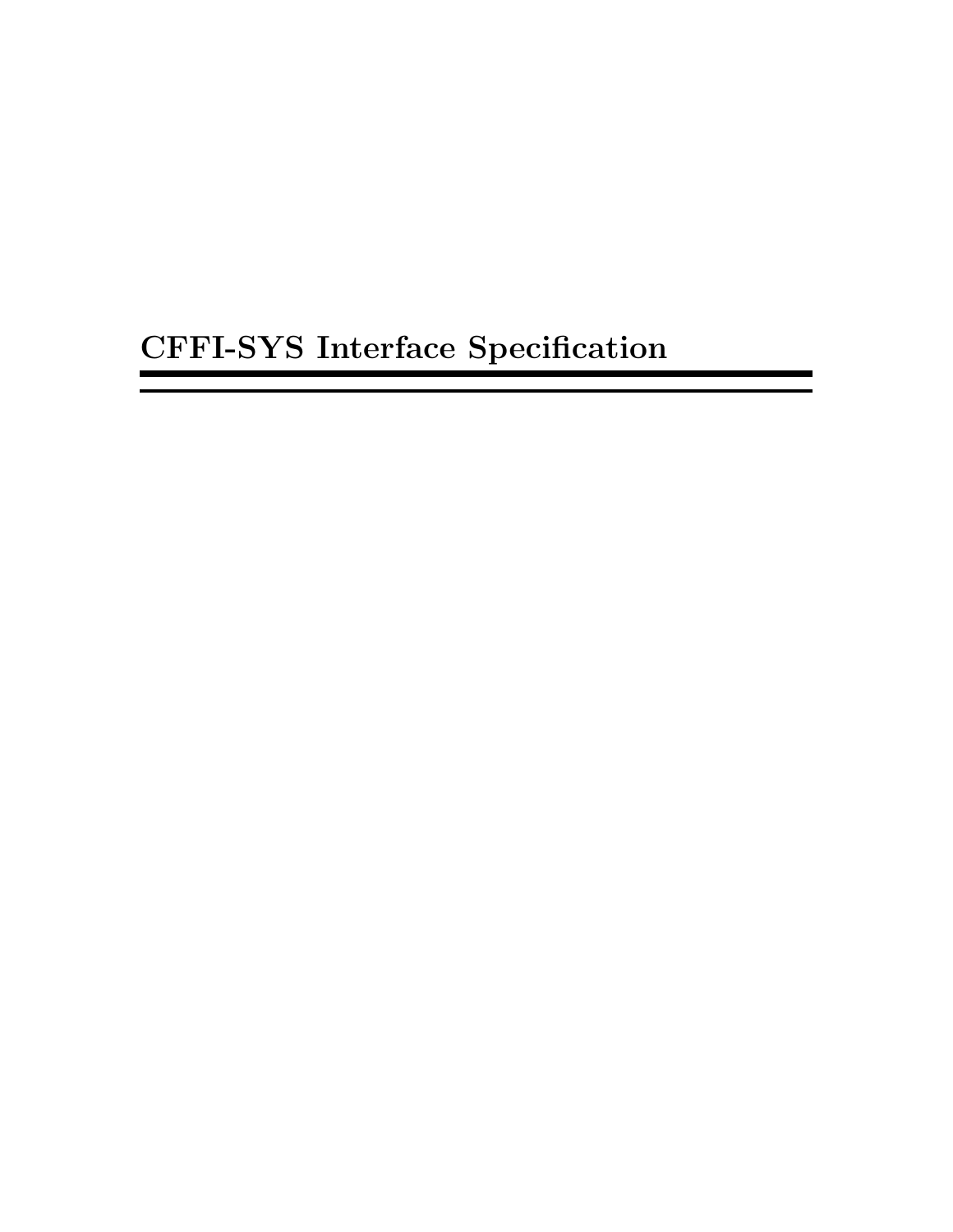Copyright © 2005-2006, James Bielman <jamesjb at jamesjb.com>

Permission is hereby granted, free of charge, to any person obtaining a copy of this software and associated documentation files (the "Software"), to deal in the Software without restriction, including without limitation the rights to use, copy, modify, merge, publish, distribute, sublicense, and/or sell copies of the Software, and to permit persons to whom the Software is furnished to do so, subject to the following conditions:

The above copyright notice and this permission notice shall be included in all copies or substantial portions of the Software.

The software is provided "as is", without warranty of any kind, express or implied, including but not limited to the warranties of merchantability, fitness for a particular purpose and noninfringement. In no event shall the authors or copyright holders be liable for any claim, damages or other liability, whether in an action of contract, tort or otherwise, arising from, out of or in connection with the software or the use or other dealings in the SOFTWARE.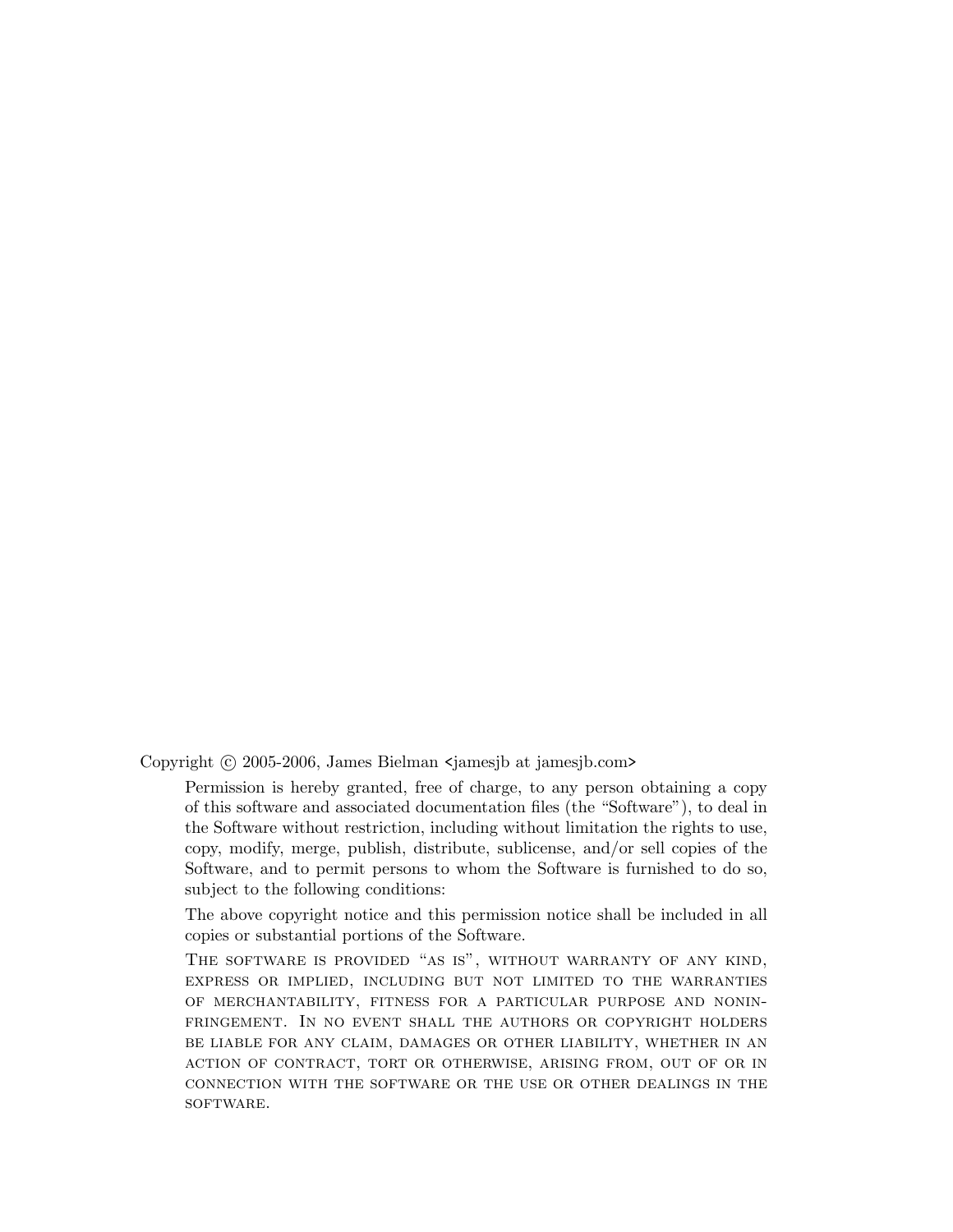# Table of Contents

| 3 <sup>1</sup> | Operations on Built-in Foreign Types  3 |
|----------------|-----------------------------------------|
|                |                                         |
|                |                                         |
| 6              |                                         |
| $\overline{7}$ |                                         |
| 8              |                                         |
| 9              |                                         |
|                |                                         |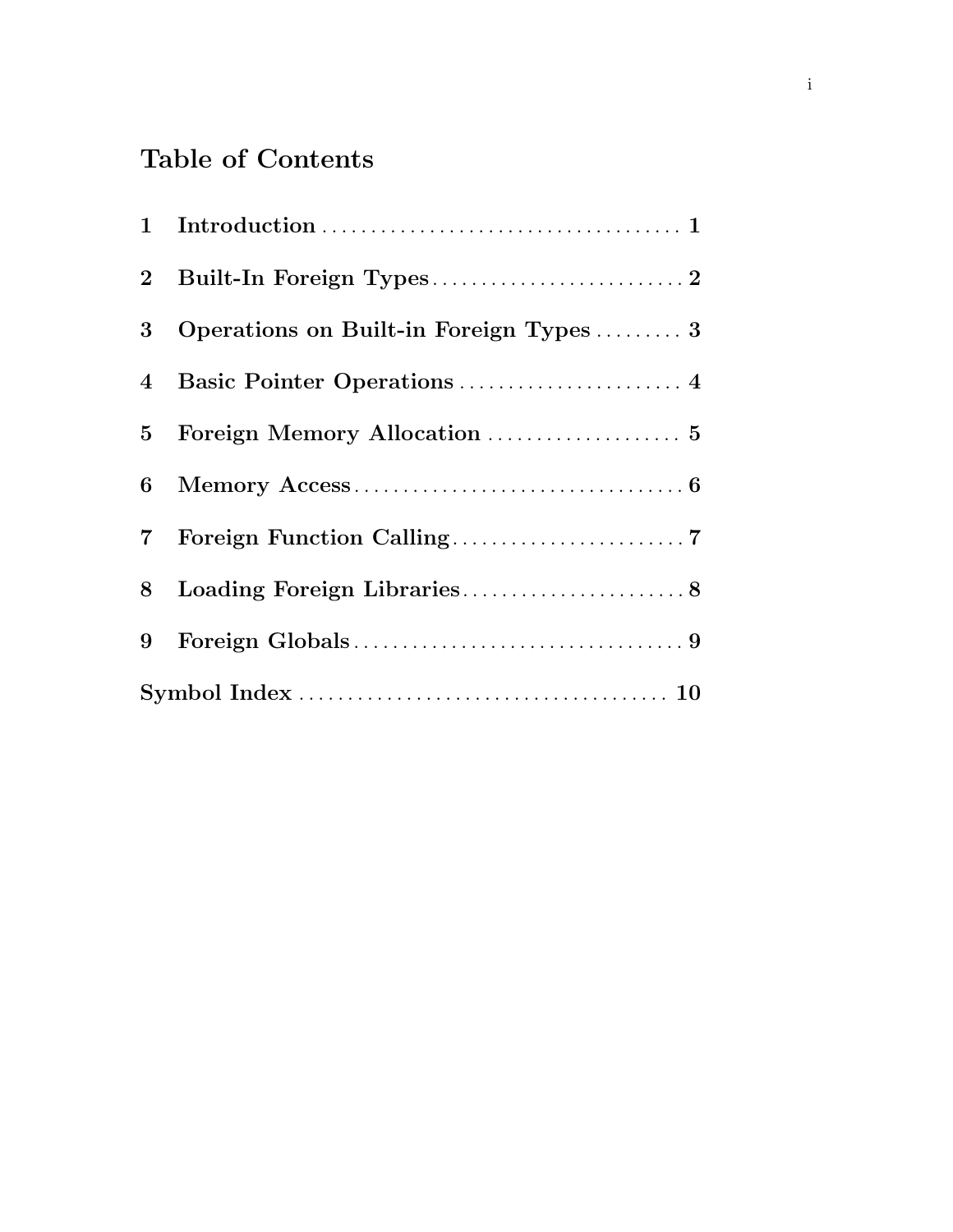#### <span id="page-3-0"></span>1 Introduction

CFFI, the Common Foreign Function Interface, purports to be a portable foreign function interface for Common Lisp.

This specification defines a set of low-level primitives that must be defined for each Lisp implementation supported by CFFI. These operators are defined in the CFFI-SYS package.

The CFFI package uses the CFFI-SYS interface to implement an extensible foreign type system with support for typedefs, structures, and unions, a declarative interface for defining foreign function calls, and automatic conversion of foreign function arguments to/from Lisp types.

Please note the following conventions that apply to everything in CFFI-SYS:

- Functions in CFFI-SYS that are low-level versions of functions exported from the CFFI package begin with a leading percent-sign (eg. %mem-ref).
- Where "foreign type" is mentioned as the kind of an argument, the meaning is restricted to that subset of all foreign types defined in [Chapter 2 \[Built-In Foreign Types\], page 2.](#page-4-0) Support for higher-level types is always defined in terms of those lower-level types in CFFI proper.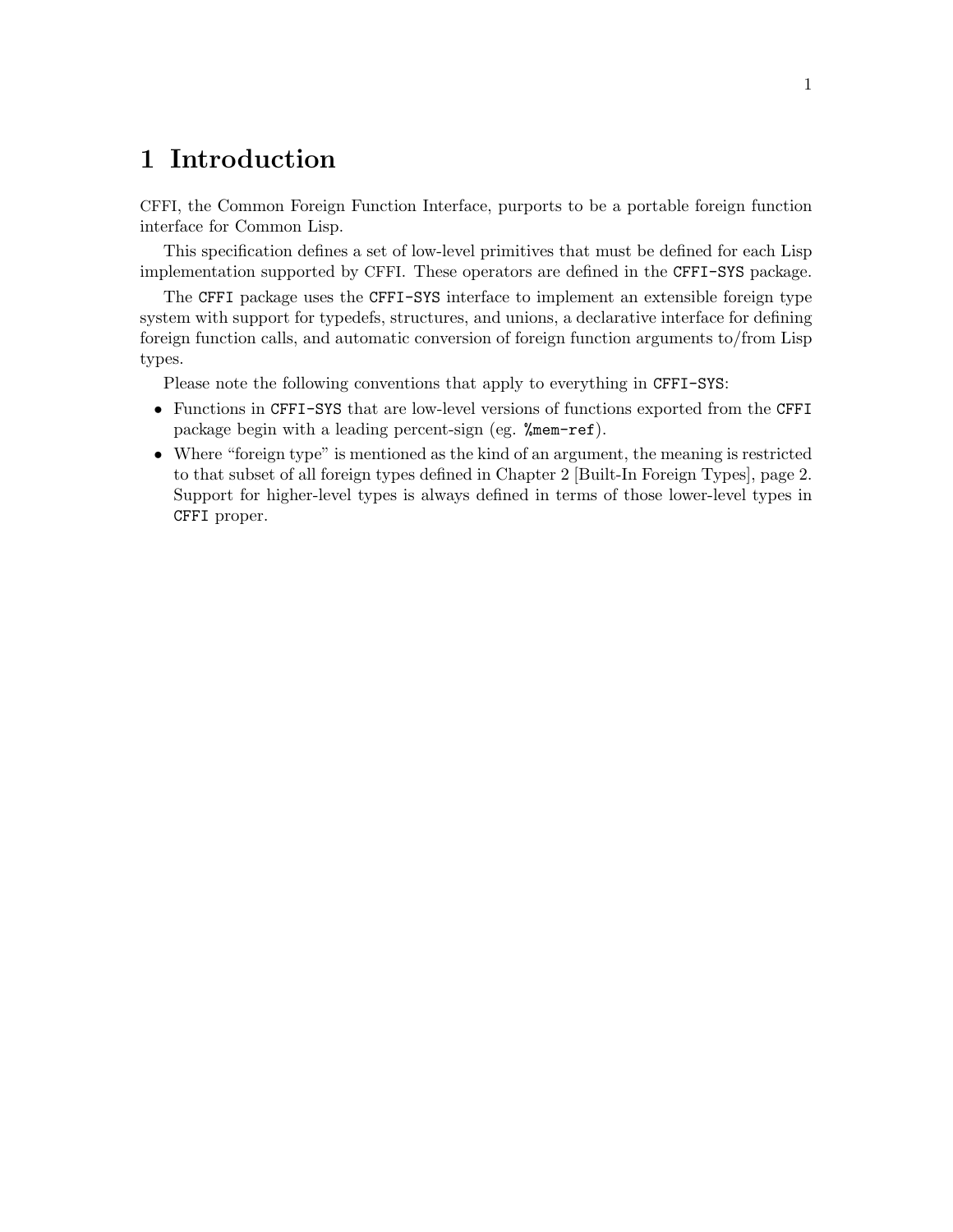#### <span id="page-4-0"></span>2 Built-In Foreign Types

| : char                                                                                   | [Foreign Type] |  |
|------------------------------------------------------------------------------------------|----------------|--|
| :unsigned-char                                                                           | [Foreign Type] |  |
| :short                                                                                   | [Foreign Type] |  |
| :unsigned-short                                                                          | [Foreign Type] |  |
| $:$ int                                                                                  | [Foreign Type] |  |
| :unsigned-int                                                                            | [Foreign Type] |  |
| :long                                                                                    | [Foreign Type] |  |
| :unsigned-long                                                                           | [Foreign Type] |  |
| :long-long                                                                               | [Foreign Type] |  |
| :unsigned-long-long                                                                      | [Foreign Type] |  |
| These types correspond to the native $\alpha$ integer types associates to the ABI of the |                |  |

These types correspond to the native C integer types according to the ABI of the system the Lisp implementation is compiled against.

| $:$ int $8$                                                                      | [Foreign Type] |
|----------------------------------------------------------------------------------|----------------|
| :uint8                                                                           | [Foreign Type] |
| $:$ int $16$                                                                     | [Foreign Type] |
| $:$ uint $16$                                                                    | [Foreign Type] |
| $:$ int $32$                                                                     | [Foreign Type] |
| :uint32                                                                          | [Foreign Type] |
| $:$ int $64$                                                                     | [Foreign Type] |
| $:$ uint $64$                                                                    | [Foreign Type] |
| Foreign integer types of specific sizes, corresponding to the C types defined in |                |
| stdint.h.                                                                        |                |

: size [Foreign Type] : ssize [Foreign Type] : ptrdiff [Foreign Type] : time [Foreign Type] Foreign integer types corresponding to the standard C types (without the  $\pm$  suffix).

Implementor's note: I'm sure there are more of these that could be useful, let's add any types that can't be defined portably to this list as necessary.

| :float                                                                                                                  | [Foreign Type] |
|-------------------------------------------------------------------------------------------------------------------------|----------------|
| :double                                                                                                                 | [Foreign Type] |
| The :float type represents a C float and a Lisp single-float. :double represents<br>a C double and a Lisp double-float. |                |
| :pointer                                                                                                                | [Foreign Type] |

A foreign pointer to an object of any type, corresponding to void \*.

:void [Foreign Type]

No type at all. Only valid as the return type of a function.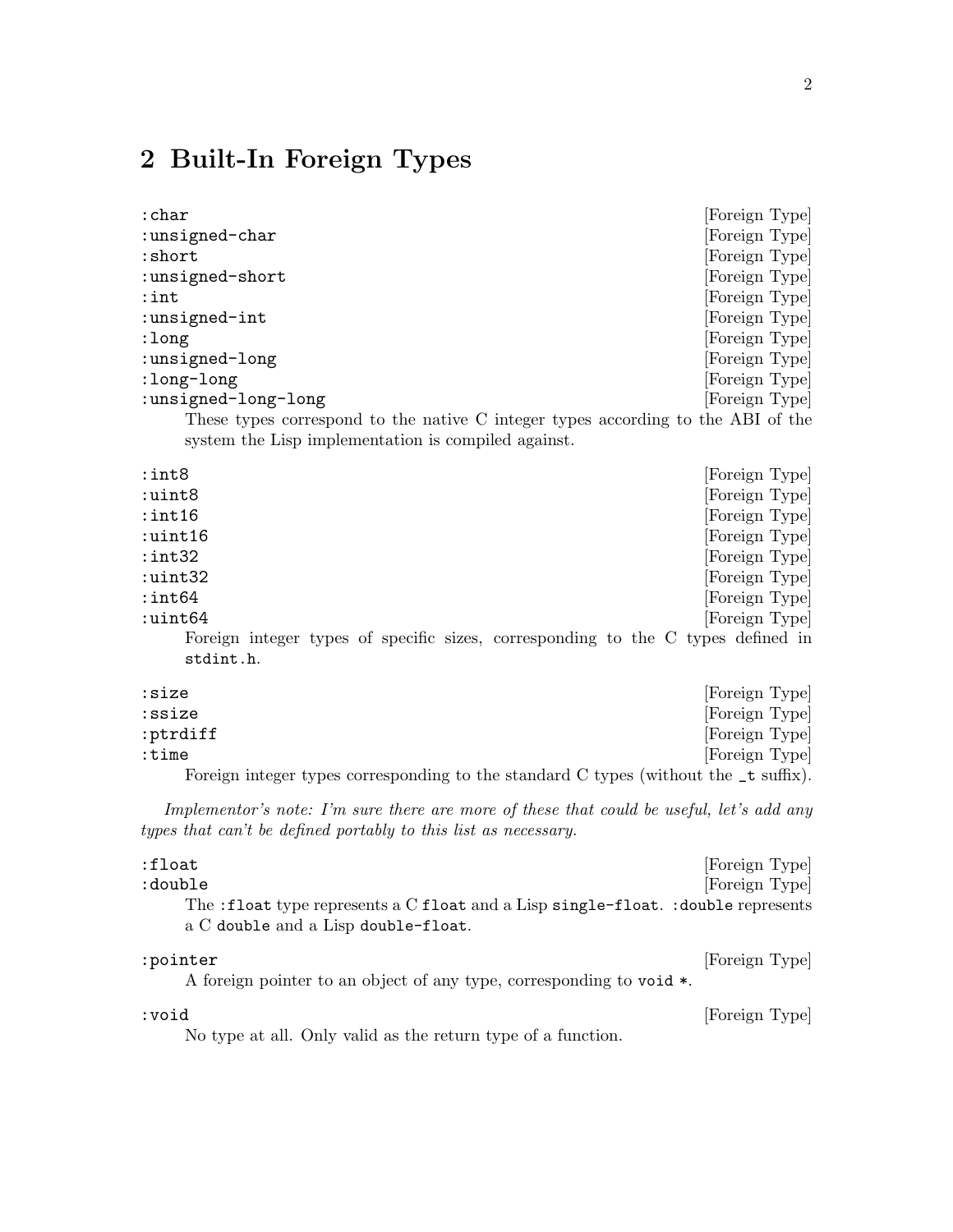#### <span id="page-5-0"></span>3 Operations on Built-in Foreign Types

%foreign-type-size  $type \Rightarrow size$  [Function] Return the size, in bytes, of objects having foreign type type. An error is signalled if type is not a known built-in foreign type.

%foreign-type-alignment  $type \Rightarrow alignment$  [Function] Return the default alignment in bytes for structure members of foreign type type. An error is signalled if type is not a known built-in foreign type.

Implementor's note: Maybe this should take an optional keyword argument specifying an alternate alignment system, eg. :mac68k for 68000-compatible alignment on Darwin.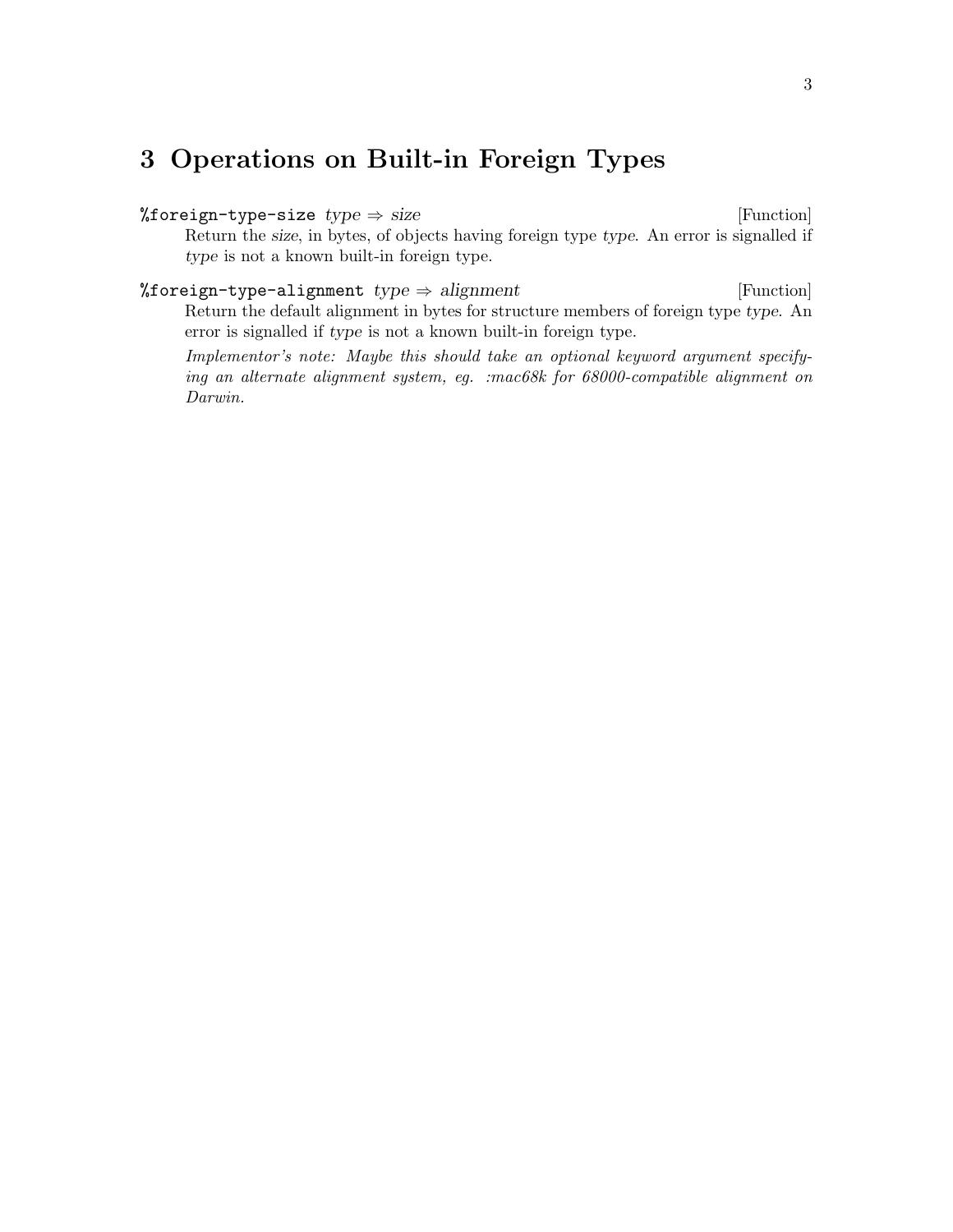# <span id="page-6-0"></span>4 Basic Pointer Operations

| pointerp $ptr \Rightarrow boolean$<br>Return true if ptr is a foreign pointer.                               | [Function] |
|--------------------------------------------------------------------------------------------------------------|------------|
| null-pointer $\Rightarrow$ pointer<br>Return a null foreign pointer.                                         | [Function] |
| null-pointer-p $ptr \Rightarrow boolean$<br>Return true if ptr is a null foreign pointer.                    | [Function] |
| make-pointer address $\Rightarrow$ pointer<br>Return a pointer corresponding to the numeric integer address. | [Function] |
| inc-pointer ptr offset $\Rightarrow$ pointer<br>Return the result of numerically incrementing ptr by offset. | [Function] |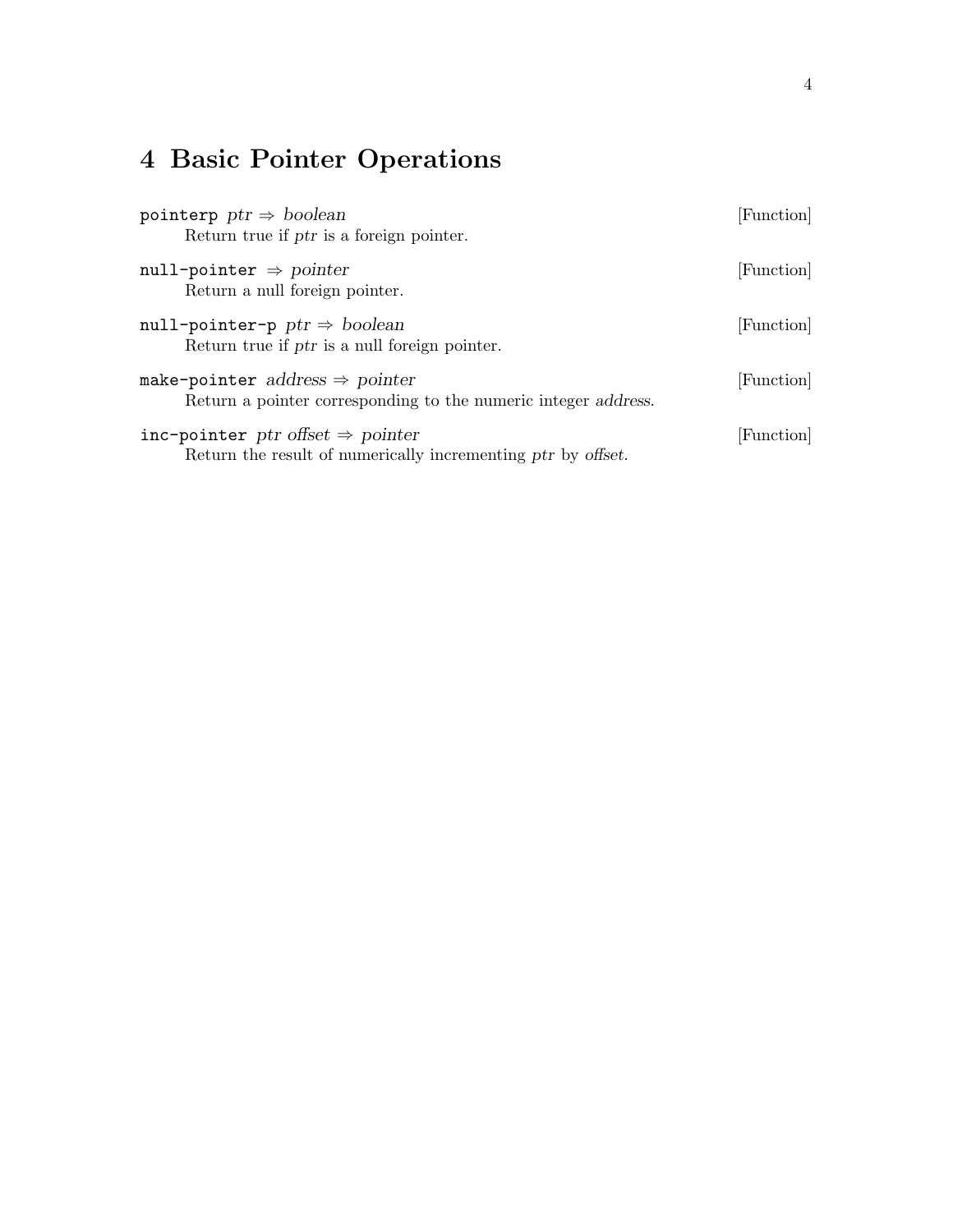#### <span id="page-7-0"></span>5 Foreign Memory Allocation

- foreign-alloc size  $\Rightarrow$  pointer [Function] Allocate size bytes of foreign-addressable memory and return a pointer to the allocated block. An implementation-specific error is signalled if the memory cannot be allocated.
- foreign-free  $ptr \Rightarrow$  unspecified [Function] Free a pointer ptr allocated by foreign-alloc. The results are undefined if ptr is used after being freed.
- with-foreign-pointer (var size &optional size-var) &body body [Macro] Bind var to a pointer to size bytes of foreign-accessible memory during body. Both ptr and the memory block it points to have dynamic extent and may be stack allocated if supported by the implementation. If size-var is supplied, it will be bound to size during body.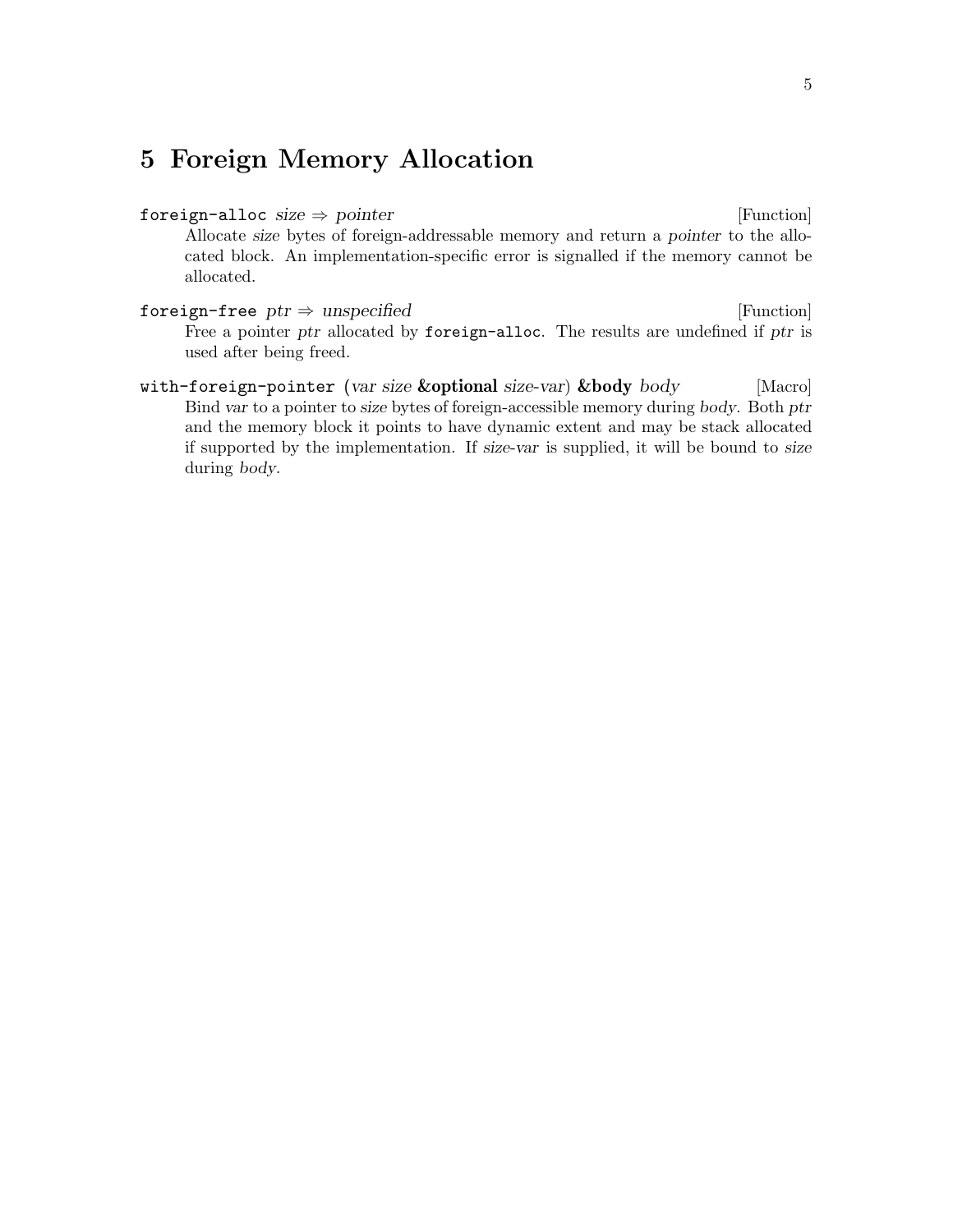#### <span id="page-8-0"></span>6 Memory Access

#### %mem-ref ptr type  $&$ optional offset [Accessor]

Dereference a pointer offset bytes from ptr to an object for reading (or writing when used with setf) of built-in type type.

#### Example

```
;; An impractical example, since time returns the time as well,
;; but it demonstrates %MEM-REF. Better (simple) examples wanted!
(with-foreign-pointer (p (foreign-type-size :time))
 (foreign-funcall "time" :pointer p :time)
  (%mem-ref p :time))
```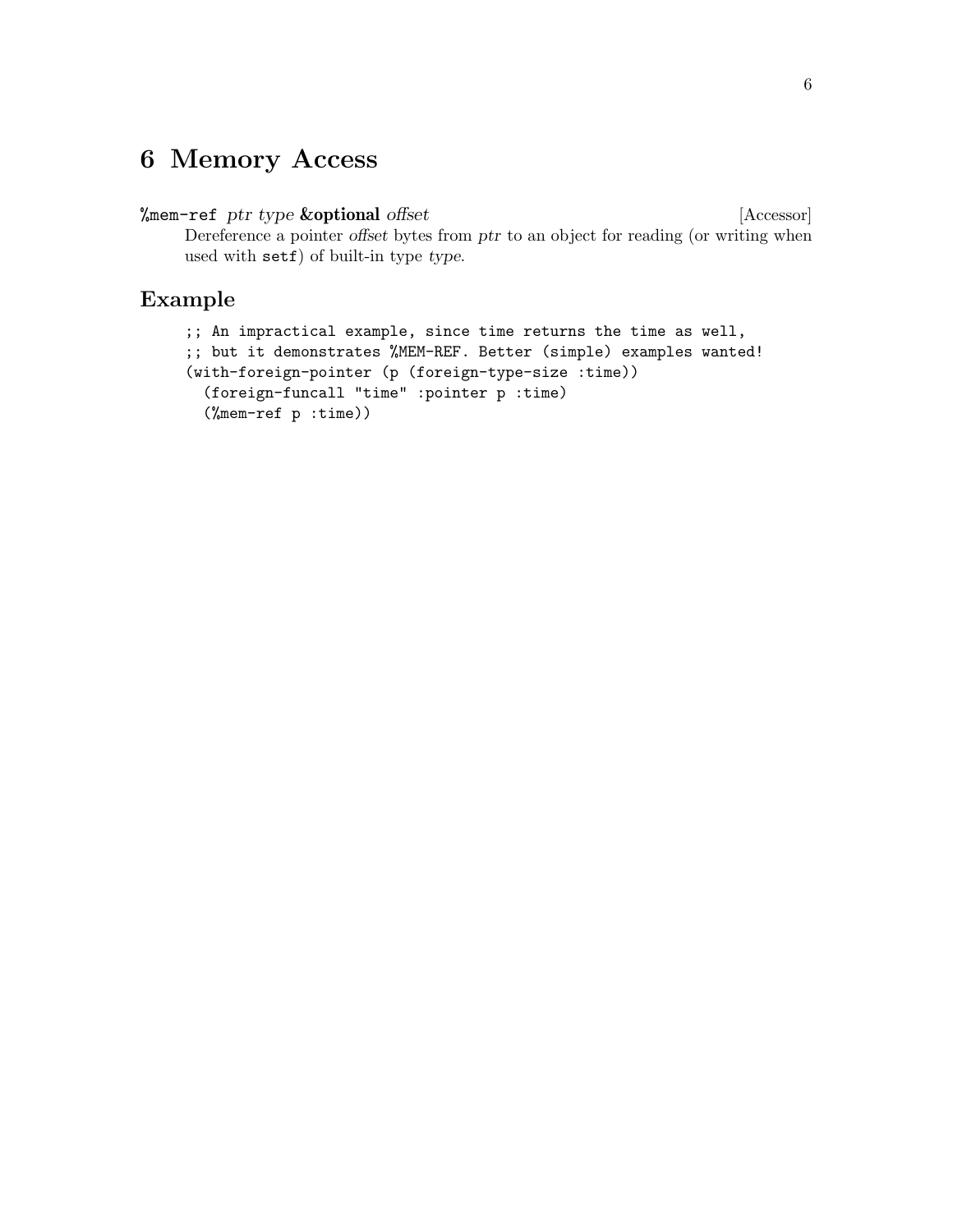#### <span id="page-9-0"></span>7 Foreign Function Calling

```
%foreign-funcall name {arg-type arg}* & coptional result-type \Rightarrow [Macro]
         object
```
%foreign-funcall-pointer ptr { $arg-type arg$ <sup>\*</sup> & **optional** result-type [Macro]  $\Rightarrow$  object

Invoke a foreign function called name in the foreign source code.

Each arg-type is a foreign type specifier, followed by arg, Lisp data to be converted to foreign data of type arg-type. result-type is the foreign type of the function's return value, and is assumed to be :void if not supplied.

%foreign-funcall-pointer takes a pointer ptr to the function, as returned by foreign-symbol-pointer, rather than a string name.

%foreign-funcall-varargs name ( $\{\text{fixed-type arg}\}^*$ )  $\{\text{vararg-type}$  [Macro]  $arg\}$ \* & **optional** result-type  $\Rightarrow$  object

%foreign-funcall-varargs-pointer  $ptr$  ({ $fixed-type~arg$ }\*) [Macro]  $\{vararg-type\ arg\}^*$  & subspectively  $\Rightarrow$  object

Invoke a foreign variadic function called name in the foreign source code.

Each fixed-type and vararg-type is a foreign type specifier, followed by arg, Lisp data to be converted to foreign data of type arg-type. result-type is the foreign type of the function's return value, and is assumed to be : void if not supplied.

 $%$ foreign-funcall-pointer-varargs takes a pointer ptr to the variadic function, as returned by foreign-symbol-pointer, rather than a string name.

Both functions have default implementation which call %foreign-funcall and %foreign-funcall-pointer approprietly.

#### Examples

```
;; Calling a standard C library function:
(%foreign-funcall "sqrtf" :float 16.0 :float) \Rightarrow 4.0
;; Dynamic allocation of a buffer and passing to a function:
(with-foreign-ptr (buf 255 buf-size)
  (%foreign-funcall "gethostname" :pointer buf :size buf-size :int)
  ;; Convert buf to a Lisp string using MAKE-STRING and %MEM-REF or
  ;; a portable CFFI function such as CFFI:FOREIGN-STRING-TO-LISP.
  )
```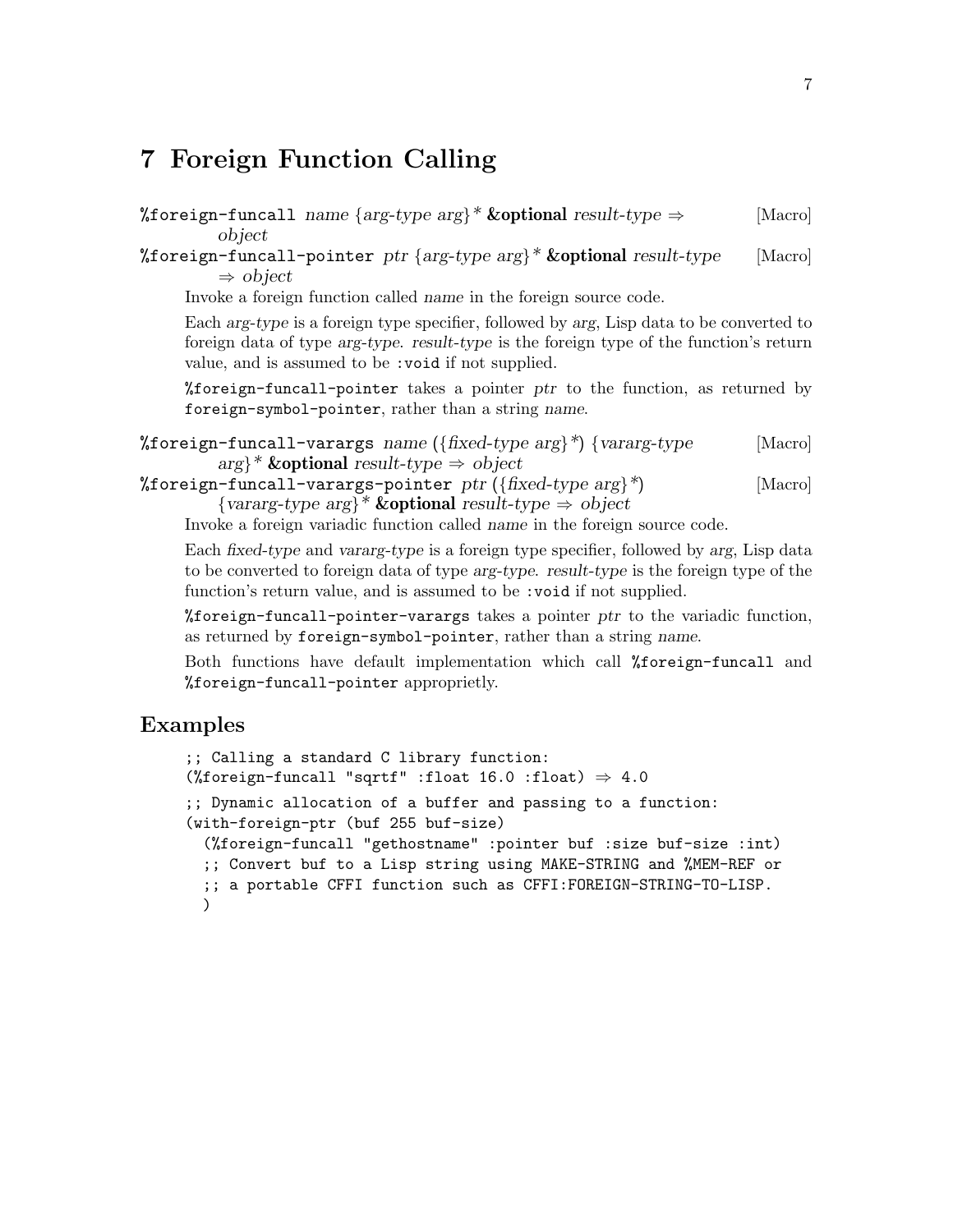## <span id="page-10-0"></span>8 Loading Foreign Libraries

%load-foreign-library  $name \Rightarrow unspecified$  [Function]

Load the foreign shared library name.

Implementor's note: There is a lot of behavior to decide here. Currently I lean toward not requiring NAME to be a full path to the library so we can search the system library directories (maybe even get LD\_LIBRARY\_PATH from the environment) as necessary.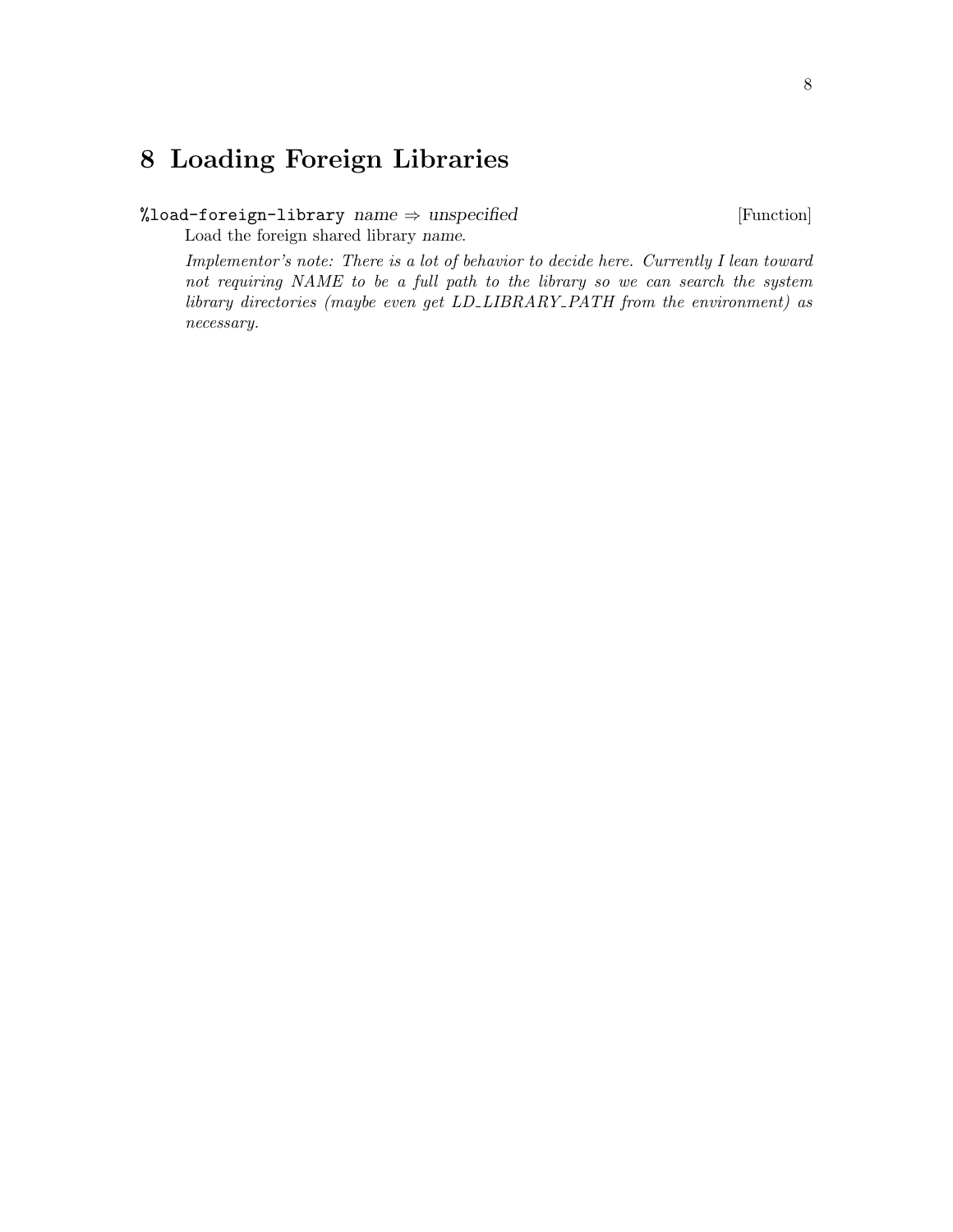# <span id="page-11-0"></span>9 Foreign Globals

foreign-symbol-pointer  $name \Rightarrow pointer$  [Function] Return a pointer to a foreign symbol name.